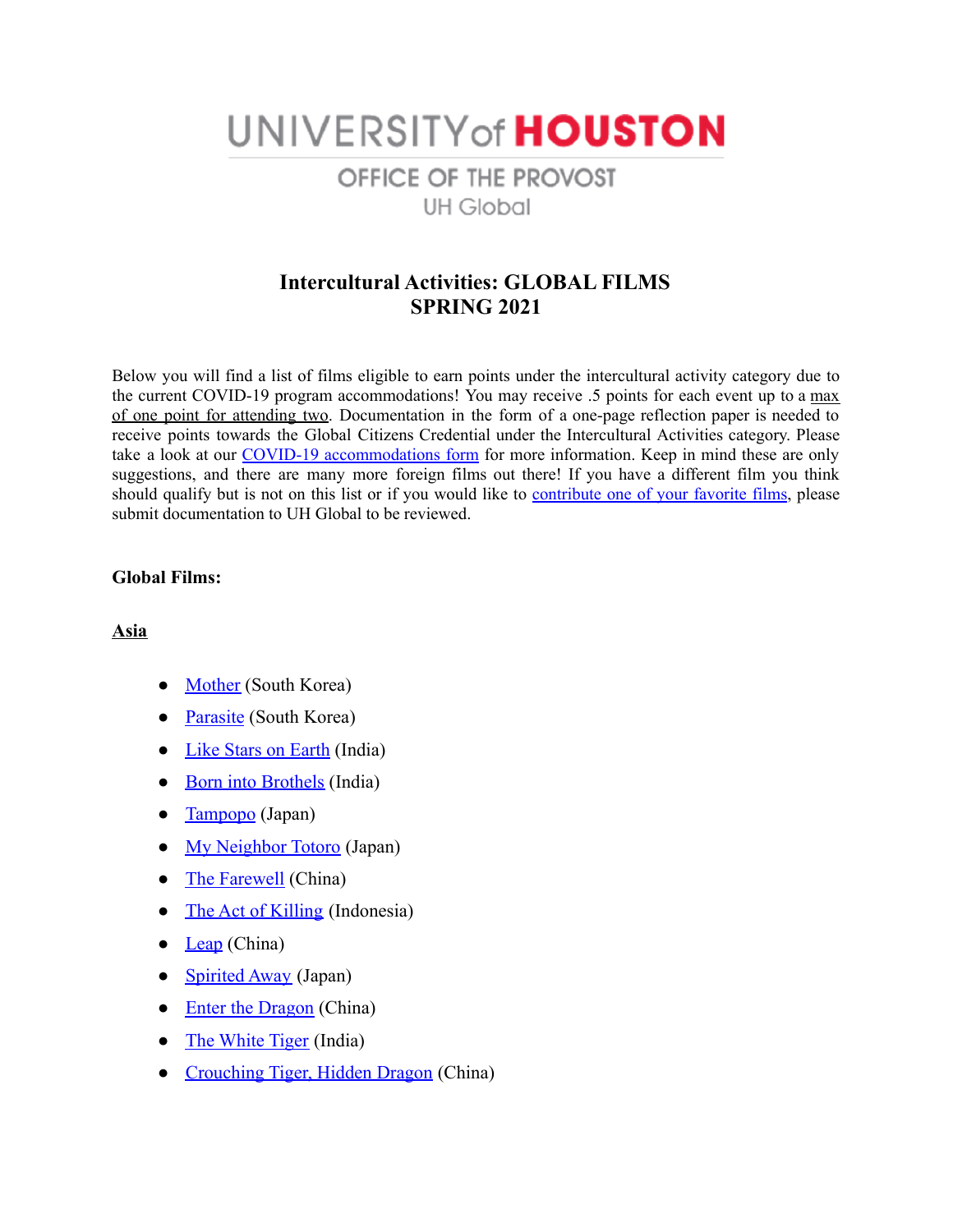### **Latin America**

- [Bacurau](https://www.imdb.com/title/tt2762506/?ref_=nv_sr_srsg_0) (Brazil)
- [City of God](https://www.imdb.com/title/tt0317248/?ref_=nv_sr_srsg_0) (Brazil)
- $\bullet$  [Roma](https://www.imdb.com/title/tt6155172/?ref_=nv_sr_srsg_2) (Mexico)
- **[Amores Perros](https://www.imdb.com/title/tt0245712/?ref_=nv_sr_srsg_0)** (Mexico)
- [The Wind Journeys](https://www.imdb.com/title/tt1426374/?ref_=nv_sr_srsg_0) (Colombia)
- [Nobody Knows I'm Here](https://www.imdb.com/title/tt10728764/?ref_=nv_sr_srsg_0) (Chile)
- [Buena Vista Social Club](https://www.imdb.com/title/tt0186508/?ref_=nv_sr_srsg_0) (Cuba)
- [Memories of a Penitent Heart](https://www.imdb.com/title/tt5092708/?ref_=nv_sr_srsg_0) (Puerto Rico)

## **Middle East/ North Africa (MENA)**

- [Wadjda](https://www.imdb.com/title/tt2258858/?ref_=nv_sr_srsg_0) (Saudi Arabia)
- [The Square](https://www.imdb.com/title/tt2486682/?ref_=nv_sr_srsg_8) (Eqypt)
- [The Girl Walks Home Alone at Night](https://www.imdb.com/title/tt2326554/?ref_=nv_sr_srsg_0) (Iran)
- [There are No Lions in Tel Aviv](https://www.imdb.com/title/tt10451838/?ref_=nv_sr_srsg_0) (Israel)
- [Honeymood](https://www.imdb.com/title/tt11905730/?ref_=fn_al_tt_1) (Israel)
- [Wadjda](https://www.imdb.com/title/tt2258858/?ref_=nv_sr_srsg_0) (Saudi Arabia)
- [Paradise Now](https://www.imdb.com/title/tt0445620/?ref_=nv_sr_srsg_0) (Palestine)
- [Capernaum](https://www.imdb.com/title/tt8267604/?ref_=nv_sr_srsg_0) (Lebanon)
- [Theeb](https://www.imdb.com/title/tt3170902/?ref_=nv_sr_srsg_0) (Jordan)
- [The Breadwinner](https://www.imdb.com/title/tt3901826/?ref_=nv_sr_srsg_0) (Afghanistan)

## **Europe**

- **[Amelie](https://www.imdb.com/title/tt0211915/?ref_=nv_sr_srsg_0)** (France)
- [The Intouchables](https://www.imdb.com/title/tt1675434/?ref_=nv_sr_srsg_0) (France)
- [Talk to Her](https://www.imdb.com/title/tt0287467/?ref_=nv_sr_srsg_0) (Spain)
- [My Name is Sara](https://www.imdb.com/title/tt6819310/?ref_=fn_al_tt_1) (Poland)
- [Black Mercedes](https://www.imdb.com/title/tt9823170/?ref_=nv_sr_srsg_0) (Poland)
- [When Hitler Stole Pink Rabbit](https://www.imdb.com/title/tt9106672/?ref_=nv_sr_srsg_0) (Germany)